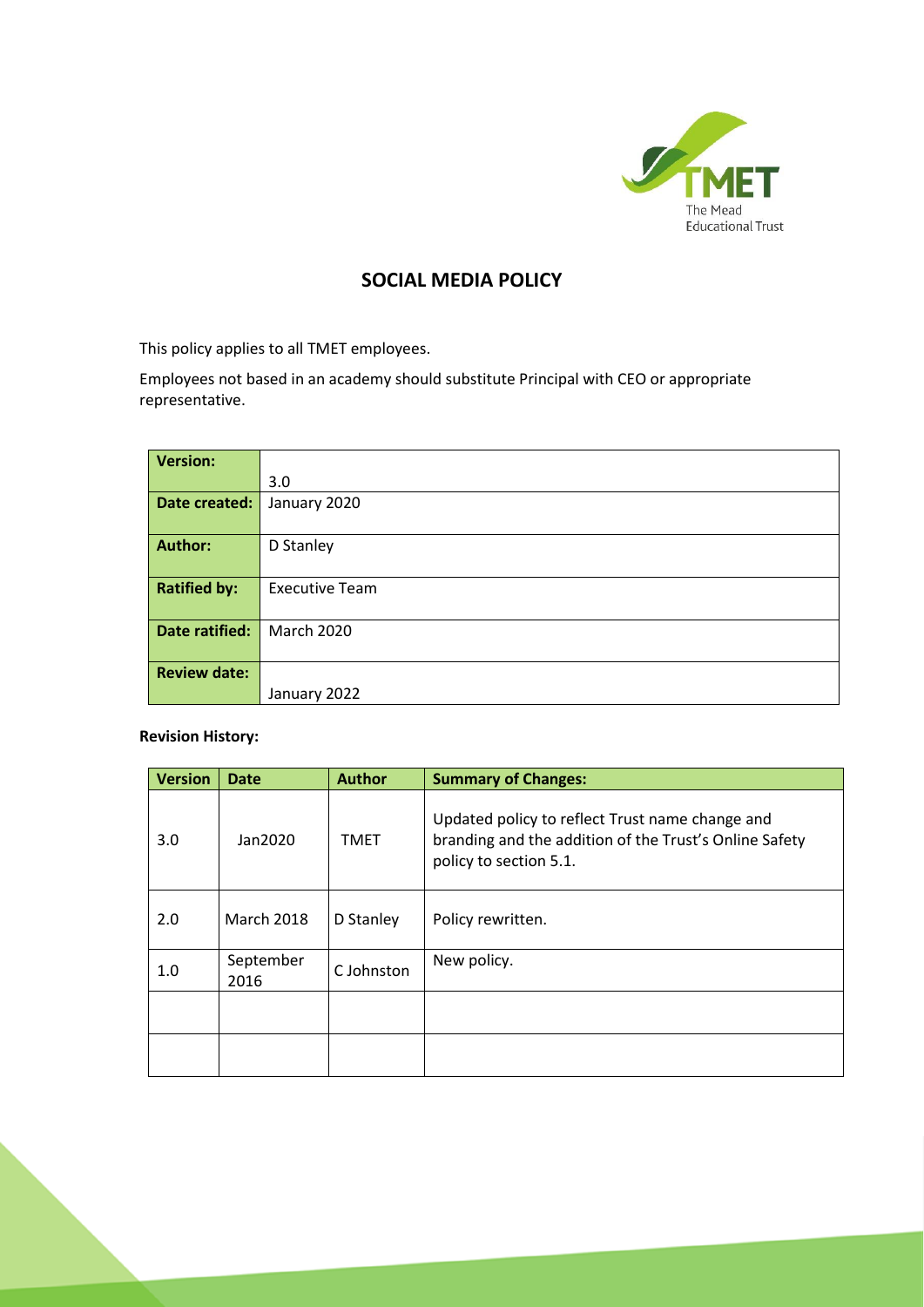# **Contents**

| 1.  |  |
|-----|--|
| 2.  |  |
| 3.  |  |
| 4.  |  |
| 5.  |  |
| 6.  |  |
| 7.  |  |
| 8.  |  |
| 9.  |  |
| 10. |  |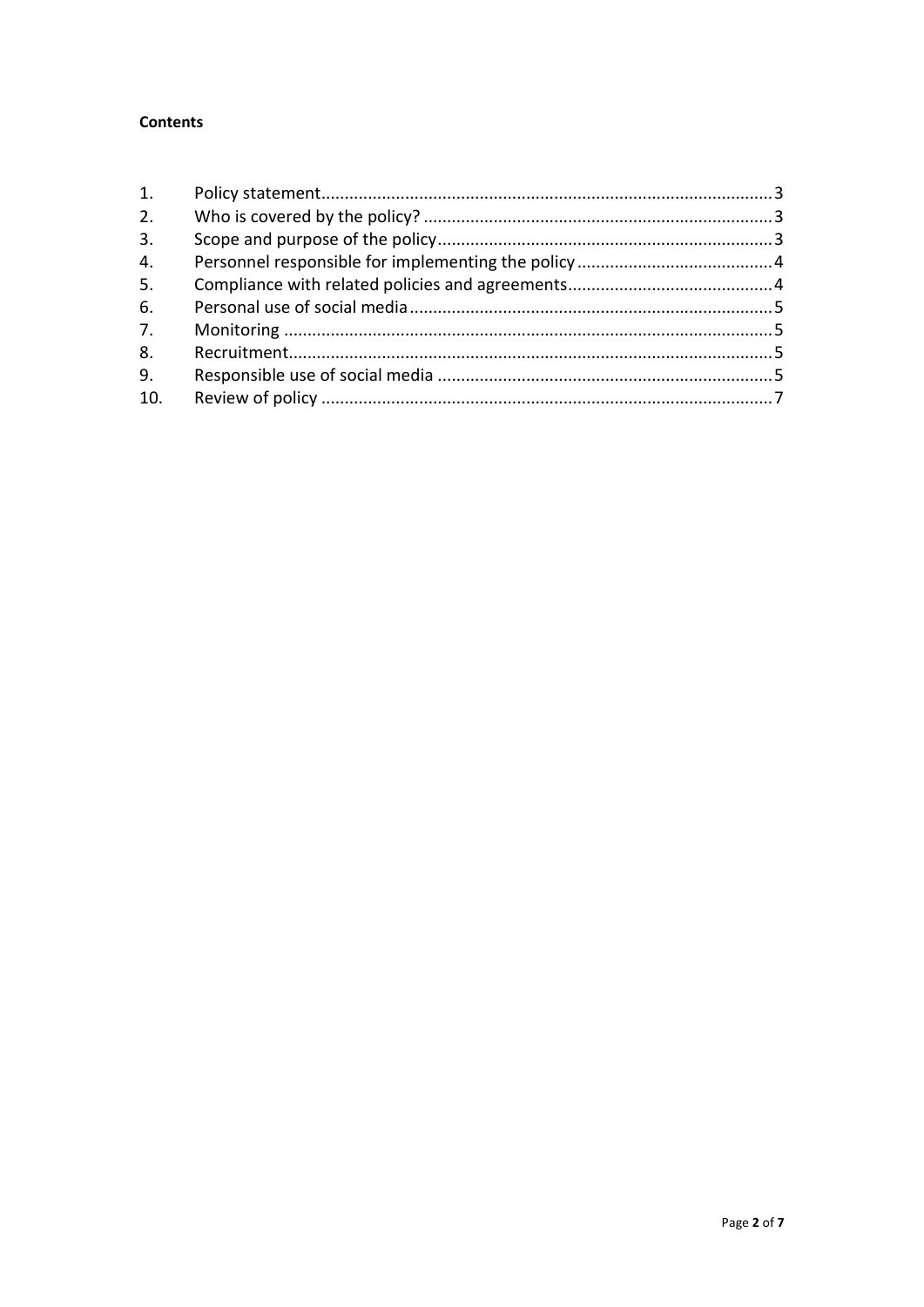# <span id="page-2-0"></span>**1. Policy statement**

- 1.1 We recognise that the internet provides unique opportunities to participate in interactive discussions and share information on particular topics using a wide variety of social media, such as Facebook, Twitter, blogs and wikis. However, employees' use of social media can pose risks to our ability to safeguard children and young people, protect confidential information and reputation, and can jeopardise our compliance with legal obligations. This could also be the case during off duty time.
- 1.2 Employees using social media are also potentially at risk of others misunderstanding the intent behind online communications or blurring of professional boundaries between children and young people and their parents or carers. This policy therefore sets out the Trust's expectations regarding the use of social media.
- 1.3 To minimise these risks, to avoid loss of productivity and to ensure that our IT resources and communications systems are used only for appropriate business purposes, and that the use of personal devices does not have an adversary impact on our business we expect employees to adhere to this policy.
- 1.4 This policy does not form part of any employee's contract of employment and it may be amended at any time.

# <span id="page-2-1"></span>**2. Who is covered by the policy?**

- 2.1 This policy covers all employees working at all levels and grades. It also applies to consultants, contractors, casual and agency staff (collectively referred to as **staff** in this policy).
- 2.2 Third parties who have access to our electronic communication systems and equipment are also required to comply with this policy.

# <span id="page-2-2"></span>**3. Scope and purpose of the policy**

- 3.1 This policy deals with the use of all forms of social media, including Facebook, LinkedIn, Twitter, Wikipedia, all other social networking sites, and all other internet postings, including blogs.
- 3.2 It applies to the use of social media for both business and personal purposes, whether during working hours or otherwise. The policy applies regardless of whether the social media is accessed using our IT facilities and equipment or equipment belonging to members of staff.
- 3.3 Breach of this policy may result in disciplinary action up to and including dismissal. Disciplinary action may be taken regardless of whether the breach is committed during working hours, and regardless of whether our equipment or facilities are used for the purpose of committing the breach. Any member of staff suspected of committing a breach of this policy will be required to co-operate with our investigation, which may involve handing over relevant passwords and login details.
- 3.4 Staff may be required to remove internet postings which are deemed to constitute a breach of this policy. Failure to comply with such a request may in itself result in disciplinary action.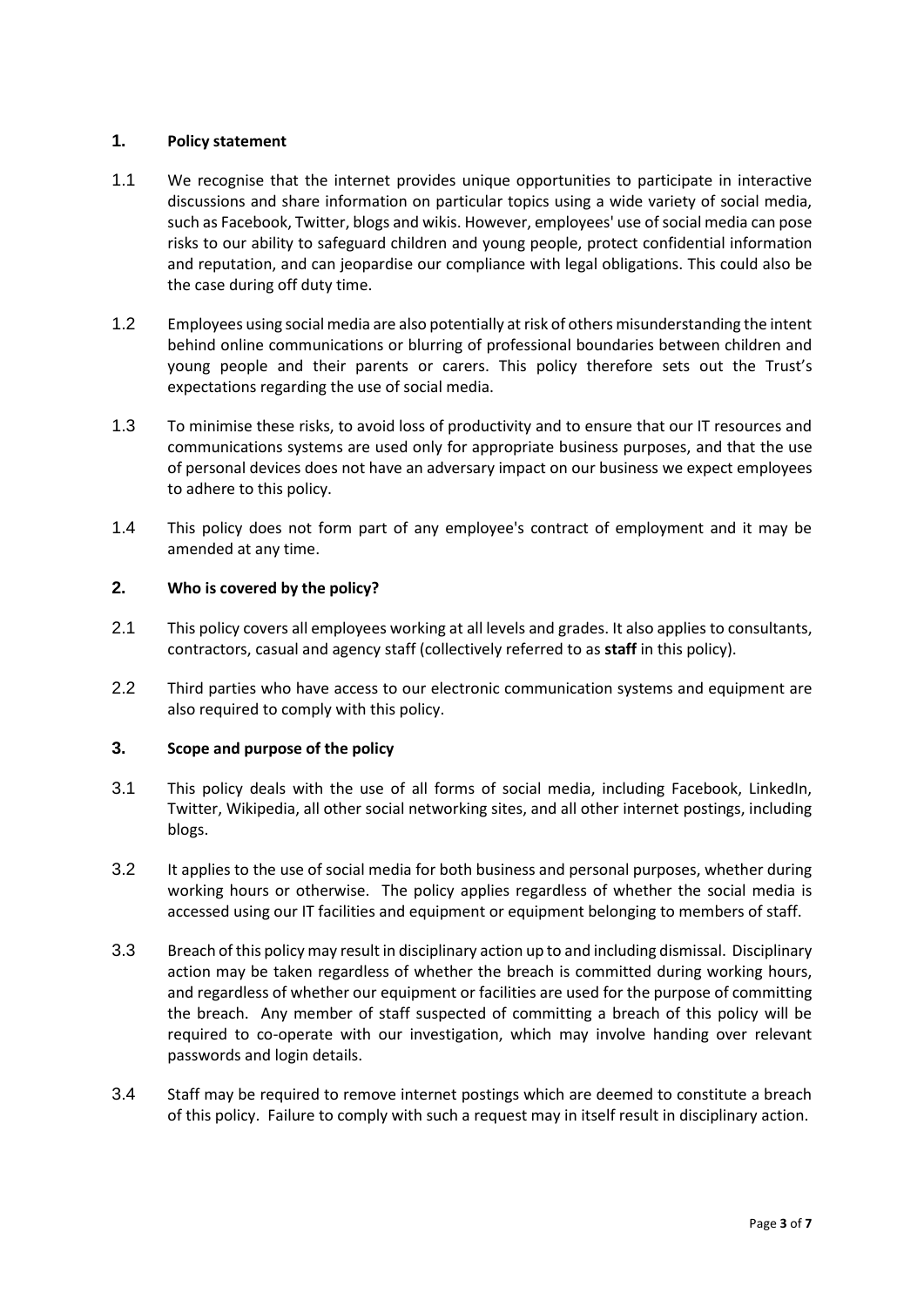# <span id="page-3-0"></span>**4. Personnel responsible for implementing the policy**

- 4.1 The Board has overall responsibility for the effective operation of this policy, but has delegated day-to-day responsibility for its operation to the Principal at each academy and the CEO in respect of central staff. Responsibility for monitoring and reviewing the operation of this policy and making recommendations for change to minimise risks also lies with the CEO.
- 4.2 All managers have a specific responsibility for operating within the boundaries of this policy, ensuring that all staff understand the standards of behaviour expected of them and taking action when behaviour falls below its requirements.
- 4.3 All staff are responsible for the success of this policy and should ensure that they take the time to read and understand it. Any misuse of social media should be reported to the Principal or CEO for central staff. Questions regarding the content or application of this policy should be directed to the CEO or Deputy CEO.

#### <span id="page-3-1"></span>**5. Compliance with related policies and agreements**

- 5.1 Social media should never be used in a way that breaches any of our other policies. If an internet post would breach any of our policies in another forum, it will also breach them in an online forum. For example, employees are prohibited from using social media to:
	- (a) breach our ICT user policy;
	- (b) breach our Online Safety policy;
	- (c) breach our obligations with respect to the rules of relevant regulatory bodies;
	- (d) breach any obligations they may have relating to confidentiality;
	- (e) breach our Disciplinary Rules;
	- (f) defame or disparage the School or Trust or its affiliates, governors, students, parents and carers, staff, business partners, suppliers, vendors or other stakeholders;
	- (g) harass or bully other staff in any way;
	- (h) unlawfully discriminate against other staff or third parties;
	- (i) breach our Data protection policy (for example, never disclose personal information about a colleague, student or parent online);
	- (j) breach any other laws or ethical standards (for example, never use social media in a false or misleading way, such as by claiming to be someone other than you or by making misleading statements).
- 5.2 Staff should never provide formal references for other individuals on social or professional networking sites, as such references, positive and negative, can be attributed to the Trust and create legal liability for both the author of the reference and the Trust. Seek clarification before acting if unsure.
- 5.3 Employees who breach any of the above policies will be subject to disciplinary action up to and including termination of employment.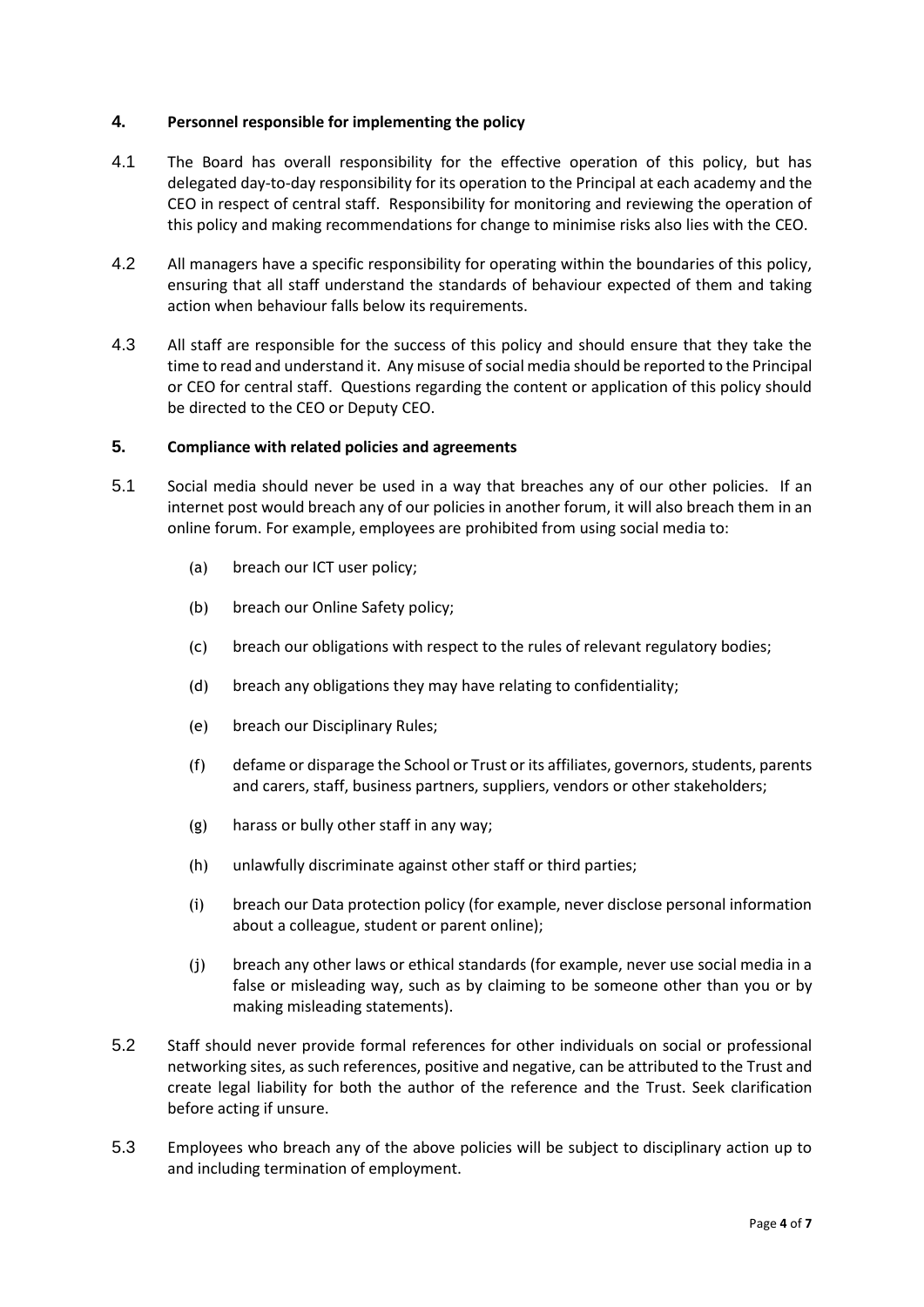# <span id="page-4-0"></span>**6. Personal use of social media**

6.1 Personal use of social media is never permitted during working time or by means of our computers, networks and other IT resources and communications systems.

# <span id="page-4-1"></span>**7. Monitoring**

- 7.1 The contents of our IT resources and communications systems are our property. Therefore, staff should have no expectation of privacy in any message, files, data, document, facsimile, telephone conversation, social media post conversation or message, or any other kind of information or communications transmitted to, received or printed from, or stored or recorded on our electronic information and communications systems.
- 7.2 We reserve the right to monitor, intercept and review, without further notice, staff activities using our IT resources and communications systems, including but not limited to social media postings and activities, to ensure that our rules are being complied with and for legitimate business purposes and you consent to such monitoring by your acknowledgement of this policy and your use of such resources and systems. This might include, without limitation, the monitoring, interception, accessing, recording, disclosing, inspecting, reviewing, retrieving and printing of transactions, messages, communications, postings, log-ins, recordings and other uses of the systems as well as keystroke capturing and other network monitoring technologies.
- 7.3 We may store copies of such data or communications for a period of time after they are created, and may delete such copies from time to time without notice.
- 7.4 Do not use our IT resources and communications systems for any matter that you wish to be kept private or confidential from the School or Trust.

# <span id="page-4-2"></span>**8. Recruitment**

8.1 Unless it is in relation to finding candidates (for example, if an individual has put his/her details on social media websites for the purpose of attracting prospective employers), the Trust will not, either themselves or through a third party, conduct searches on applicants on social media. This is because conducting these searches during the selection process might lead to a presumption that an applicant's protected characteristics (for example, sexual orientation or religious beliefs) played a part in a recruitment decision.

# <span id="page-4-3"></span>**9. Responsible use of social media**

- 9.1 The following sections of the policy provide staff with common-sense guidelines and recommendations for using social media responsibly and safely and in order to protect staff and the Trust.
- 9.2 Employees' use of social media can pose risks to our ability to safeguard children and young people, protect our confidential information and reputation, and can jeopardise our compliance with our legal obligations. This could also be the case during off duty time.
- 9.3 Safeguarding children and young people: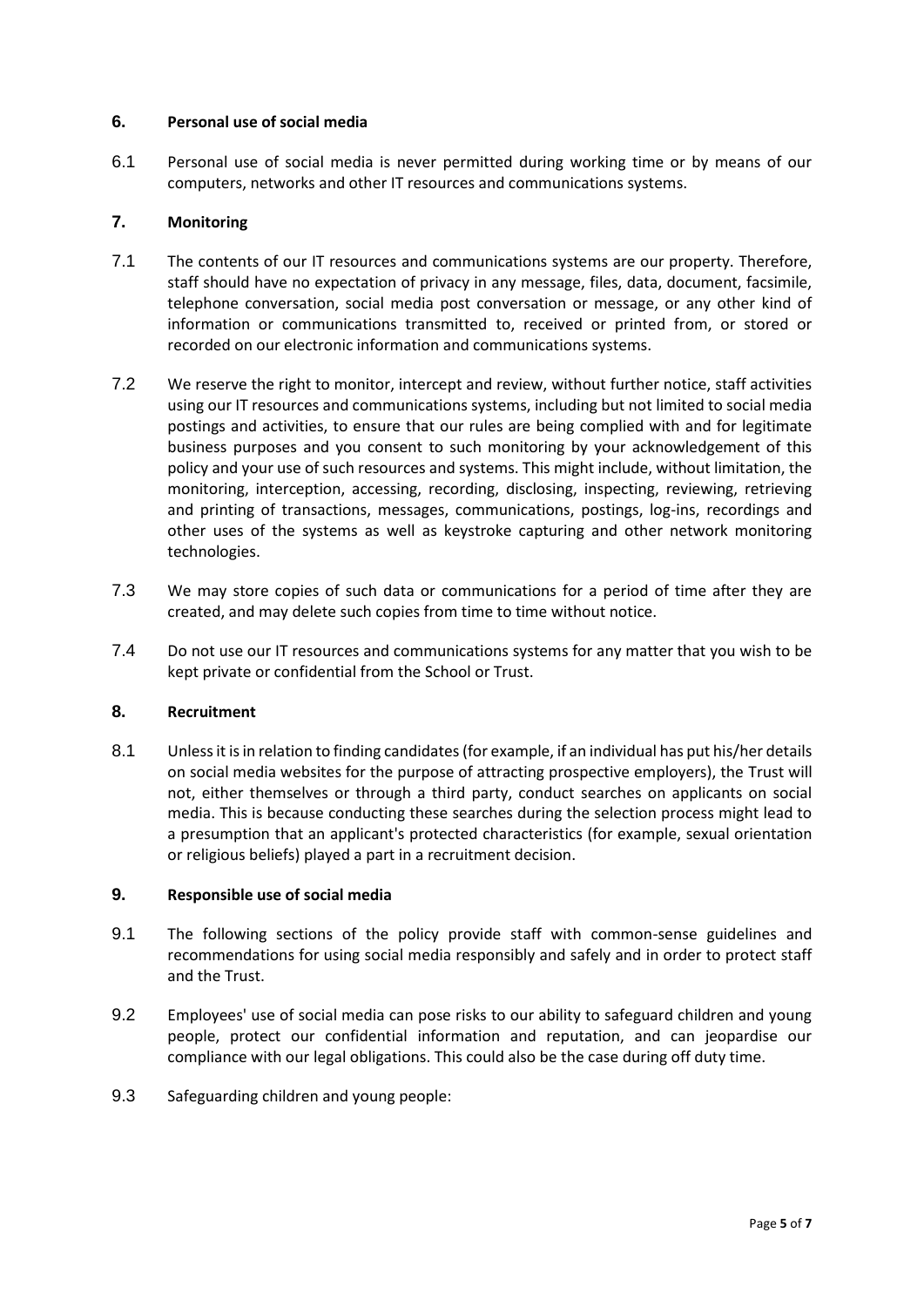- (a) You should not communicate with pupils over social network sites. You must block unwanted communications from pupils.
- (b) You should never knowingly communicate with pupils in these forums or via personal email account.
- (c) You should not interact with any ex-pupil of the Trust who is under 18 on such sites.
- (d) Communication with pupils should only be conducted through our usual channels. This communication should only ever be related to our business.
- 9.4 Protecting our business reputation:
	- (a) Staff must not post disparaging or defamatory statements about:
		- (i) our schools or Trust;
		- (ii) our students or their parents or carers;
		- (iii) our governors or staff;
		- (iv) suppliers and vendors; and
		- (v) other affiliates and stakeholders,

but staff should also avoid social media communications that might be misconstrued in a way that could damage our reputation, even indirectly.

- (b) Staff should make it clear in social media postings that they are speaking on their own behalf. Write in the first person and use a personal e-mail address when communicating via social media.
- (c) Staff are personally responsible for what they communicate in social media. Remember that what you publish might be available to be read by the masses (including the Trust itself, future employers and social acquaintances) for a long time. Keep this in mind before you post content.
- (d) If you disclose your affiliation as an employee of our Trust, you must also state that your views do not represent those of your employer. For example, you could state, "the views in this posting do not represent the views of my employer". You should also ensure that your profile and any content you post are consistent with the professional image you present to students and colleagues.
- (e) Avoid posting comments about sensitive Trust -related topics, such as our performance. Even if you make it clear that your views on such topics do not represent those of the Trust, your comments could still damage our reputation.
- (f) If you are uncertain or concerned about the appropriateness of any statement or posting, refrain from making the communication until you discuss it with the Principal or CEO in the case of central staff.